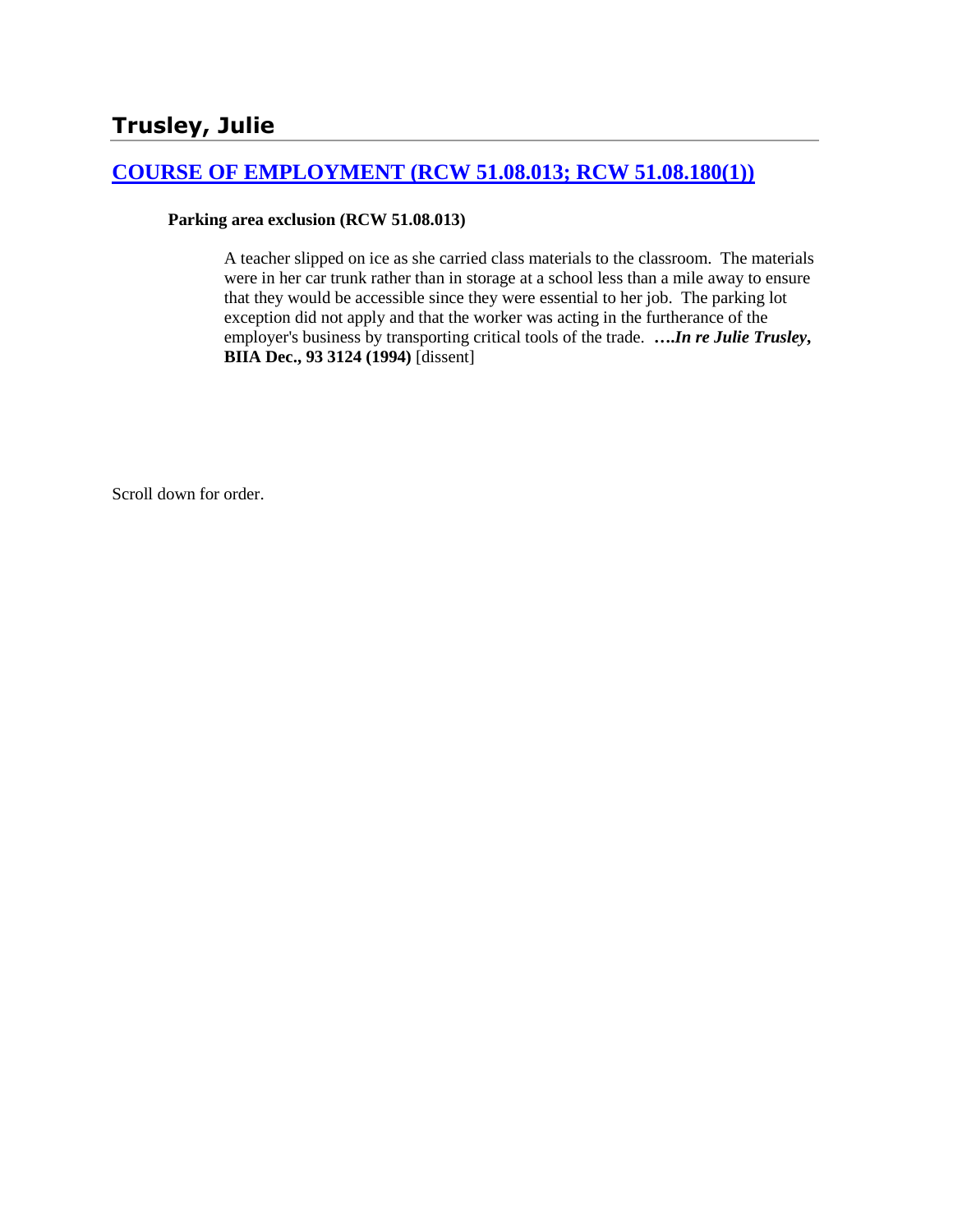#### **BEFORE THE BOARD OF INDUSTRIAL INSURANCE APPEALS STATE OF WASHINGTON**

**)**

**IN RE: JULIE A. TRUSLEY ) DOCKET NO. 93 3124**

**CLAIM NO. T-778261 ) DECISION AND ORDER**

APPEARANCES:

Claimant, Julie A. Trusley, by Prediletto, Halpin, Scharnikow, Bothwell & Smart, P.S., per Darrell K. Smart

Self-Insured Employer, Educational Service District #112, by Roberts, Reinisch, Mackenzie, Healey & Wilson, P.C., per Steven R. Reinisch and Craig A. Staples

This is an appeal filed by the claimant, Julie A. Trusley, on July 9, 1993 from an order of the Department of Labor and Industries dated June 17, 1993, which affirmed an order dated March 23, 1993, and rejected the claim for benefits for the reason that the injury occurred in a parking area and was not covered under the industrial insurance laws in accordance with RCW 51.08.013. **REVERSED AND REMANDED.**

## **PROCEDURAL AND EVIDENTIARY MATTERS**

Pursuant to RCW 51.52.104 and RCW 51.52.106, this matter is before the Board for review and decision on a timely Petition for Review filed by the claimant, Julie A. Trusley, to a Proposed Decision and Order issued on March 30, 1994, in which the order of the Department dated June 17, 1993, rejecting the claim for the reason that at the time of injury the claimant was in a parking area and was not covered under the industrial insurance laws, was affirmed.

The Board has reviewed the evidentiary rulings in the record of proceedings and finds that no prejudicial error was committed and said rulings are hereby affirmed.

# **DECISION**

Julie A. Trusley, the claimant, was the only witness who testified in this matter. Her uncontroverted testimony establishes that she was injured in the parking lot of the Goldendale Primary School when she slipped on ice as she was carrying job-related materials into the school. The only dispute in this appeal is whether she was acting in the course of her employment when she was injured. The record establishes that at the time she was injured Ms. Trusley was acting in the course of employment and her claim should be allowed.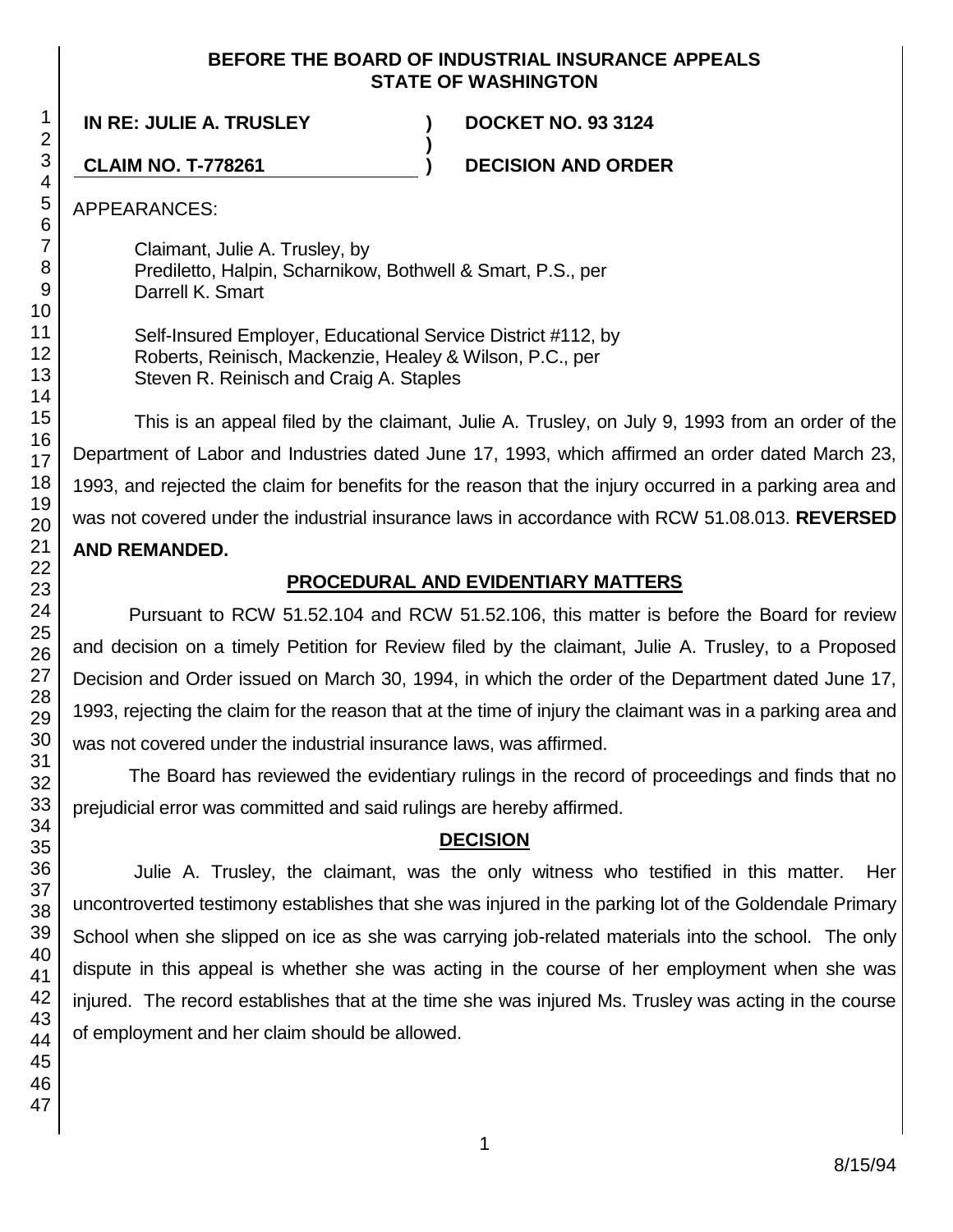At the close of work on the day previous to her injury, Ms. Trusley had elected to carry jobrelated equipment, described as "manipulatives," home in her car rather than returning them to storage at Goldendale Primary School. Ms. Trusley testified that:

> [m]anipulatives are things like scooter boards, balancing balls, the large balls, put kids over them and you work with them. All kinds of fine motor skills.

> So in that sense, it would be like scissors, crayons, chalk, lace-up toys, balls. Just different things like that.

12/22/93 Tr. at 8.

Although the distance between Goldendale Middle School and Goldendale Primary School is short, less than a mile, Ms. Trusley acted reasonably in waiting until the next morning to return the "manipulatives" or job-related equipment to Goldendale Primary School. In addition to the inconvenience of returning the equipment to storage at Goldendale Primary School on a cold winter evening, Ms. Trusley also had to be sure that the equipment would be available for use the next morning. She stated that she frequently stored the "manipulatives" in the trunk of her car in order to be sure that they would be accessible as they were essential to her job. The storage area assigned at Goldendale Primary School was shared with others and on occasion was unavailable. In order to be sure that she would have access to the materials she needed in order to provide services to children, Ms. Trusley stored the materials in the trunk of her car rather than in the storage area in the school. As it was absolutely essential that she have the equipment she described as "manipulatives" in order to work with students, Ms. Trusley was performing a part of her job when she carried them from her car to the school. Another explanation of her activities on the morning of injury which would also lead to coverage is that she was returning the "manipulatives" to storage at Goldendale Primary School. The nature of Ms. Trusley's job did not require that she do this at the end of the work day; she was only required to have the "manipulatives" available when she worked with students. In any event, at the time she was injured Ms. Trusley was transporting the "manipulatives" as a requirement of her job and was, therefore, engaged in her employment as a motor team assistant.

In a number of prior decisions we have been called on to determine the applicability of RCW 51.08.013 to situations which may on casual consideration seem to be very similar to Ms. Trusley's. We declined to provide coverage for a juvenile probation officer who was injured in an automobile accident on her way home from work. In re Carla A. Strane, Dckt. 90 5175 (March 17, 1992). Even though work-related files were in Ms. Strane's car at the time of the accident, coverage was denied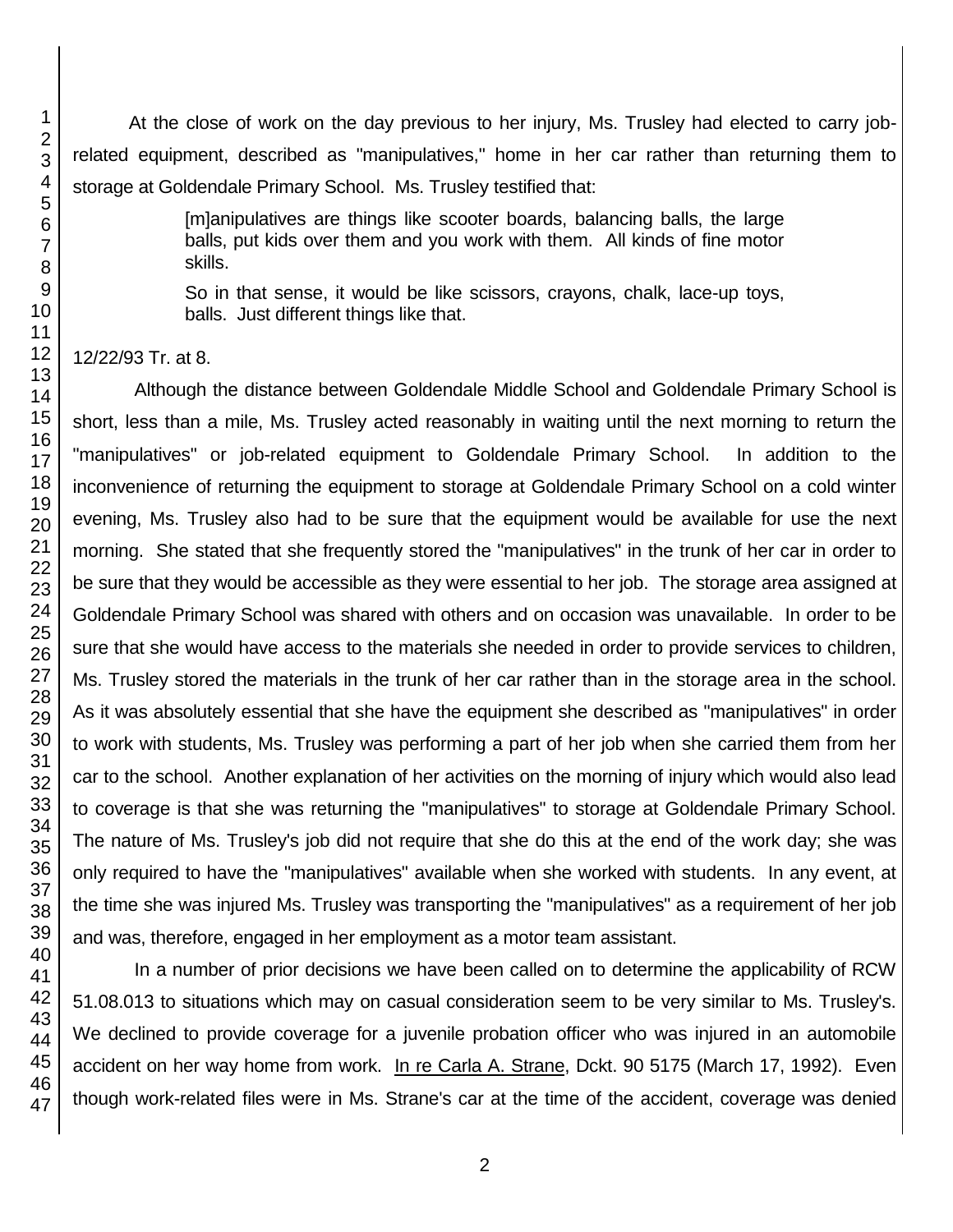because she was going home from the jobsite and not engaged in the course of her employment. In a more recent case, we denied coverage as the injury occurred in a parking lot while the worker was "going to and [or] from work on the jobsite . . .." RCW 51.08.013. In re Court L. Armstrong, Dckt. 93 2913 (June 23, 1994). In a third appeal we provided coverage to a worker who had left the jobsite to get a needed tool from his truck, on the basis that he was engaged in the course of employment at the time of injury. In re Michael G. Kelly, Dckt. 92 4066 (February 16, 1994).

In determining coverage, we have drawn a careful distinction between workers who are injured while engaged in the course of employment and workers who are injured while "going to and from work on the jobsite . . .." RCW 51.08.013. Both Strane and Armstrong were going to or from work when they were injured, thus an inquiry as to where the injury occurred was appropriate. As both Kelly and Ms. Trusley were acting in furtherance of their employers' businesses, they were acting in the course of employment, and they were entitled to coverage when they were injured, it was unnecessary to inquire as to where their injuries occurred.

The parking lot exclusion contained in RCW 51.08.013 is not applicable because Ms. Trusley was not merely going to work on the jobsite. She was acting in the furtherance of her employer's business by transporting the implements of her job. Those implements or "manipulatives" were essential to her work, and without which she evidently could not perform her work. The need to handle or transport the critical tools of the trade after arriving at the jobsite distinguish Ms. Trusley's and Kelly cases from the Strane and Armstrong cases.

After consideration of the Proposed Decision and Order, the Petition for Review filed thereto on behalf of the claimant, the Response to Petition for Review filed on behalf of the self-insured employer and a careful review of the entire record before us, we are persuaded that the Department order dated June 17, 1993 is incorrect and must be reversed. The claim is remanded to the Department for allowance of Ms. Trusley's claim for the industrial injury of February 23, 1993.

#### **FINDINGS OF FACT**

1. On March 15, 1993, the claimant, Julie A. Trusley, filed an application for benefits with the Department of Labor and Industries alleging that she sustained an injury on February 23, 1993, during the course of her employment with Educational Service District #112. On March 23, 1993, the Department of Labor and Industries issued an order rejecting the claim on the basis that the injury occurred in a parking area and is not covered by the industrial insurance laws in accordance with RCW 51.08.013. On April 9, 1993, the claimant filed a protest to the Department order dated March 23, 1993. On June 17, 1993, the Department issued an order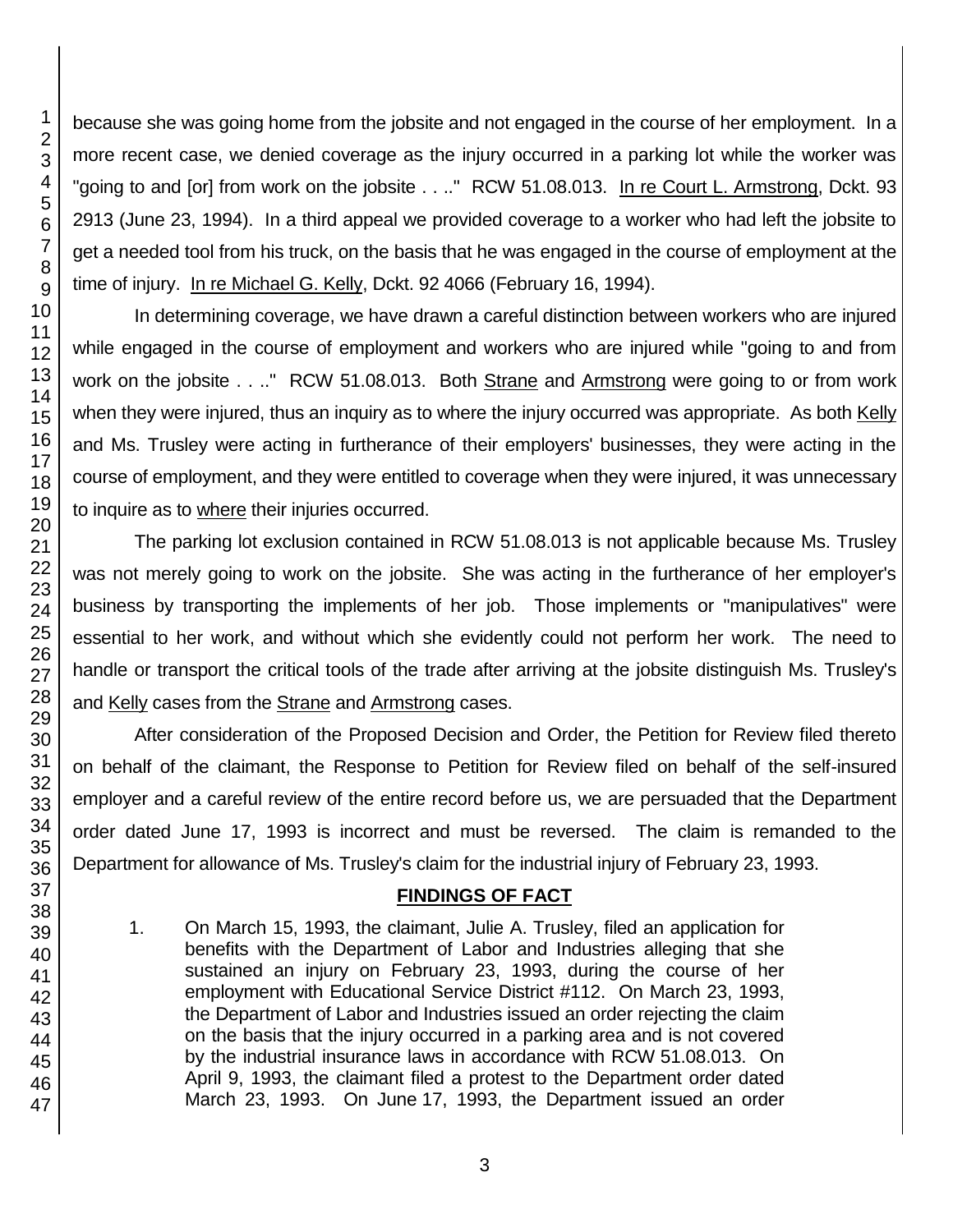affirming its order dated March 23, 1993. On July 9, 1993, the claimant filed a Notice of Appeal with the Board of Industrial Insurance Appeals from the order dated June 17, 1993. On July 15, 1993, the Board issued an Order Granting Appeal, assigned it Docket 93 3124, and directed that further proceedings be held on the merits of the appeal.

- 2. On February 23, 1993, the claimant, Julie A. Trusley, retrieved a bag of equipment and supplies from the back of her car, and as she walked toward the Goldendale Primary School, she slipped in the parking lot on ice, injuring her knee, leg and ankle.
- 3. On February 23, 1993, as a result of the slip in the parking lot of the Goldendale Primary School, the claimant sustained injuries giving rise to a need for medical treatment.
- 4. When the claimant slipped and was injured on February 23, 1993, she was acting in furtherance of her employer's business as she was transporting equipment and supplies required in order to perform her job as a motor team assistant.
- 5. When the claimant slipped and fell on February 23, 1993, she was engaged in the course and scope of her employment with Educational Service District #112.

#### **CONCLUSIONS OF LAW**

- 1. The Board of Industrial Insurance Appeals has jurisdiction over the subject matter and the parties in this appeal.
- 2. On February 23, 1993, when the claimant slipped and fell in the parking lot at Goldendale Primary School, she was acting in the course and scope of her employment with E.S.D. #112.
- 3. The Department order issued June 17, 1993, which affirmed a prior order issued March 23, 1993, which denied the claim on the grounds that the injury occurred in a parking area and is not covered under the industrial insurance laws in accordance with RCW 51.08.013, is incorrect, and is reversed and the claim remanded to the Department with directions to issue an order allowing the claim for the industrial injury of February 23, 1993 and for such further action as may be authorized or indicated by law.

It is so ORDERED.

Dated this 15th day of August, 1994.

/s/ $\,$ 

S. FREDERICK FELLER Member

 $/$ s/ $\sim$ FRANK E. FENNERTY, JR. Member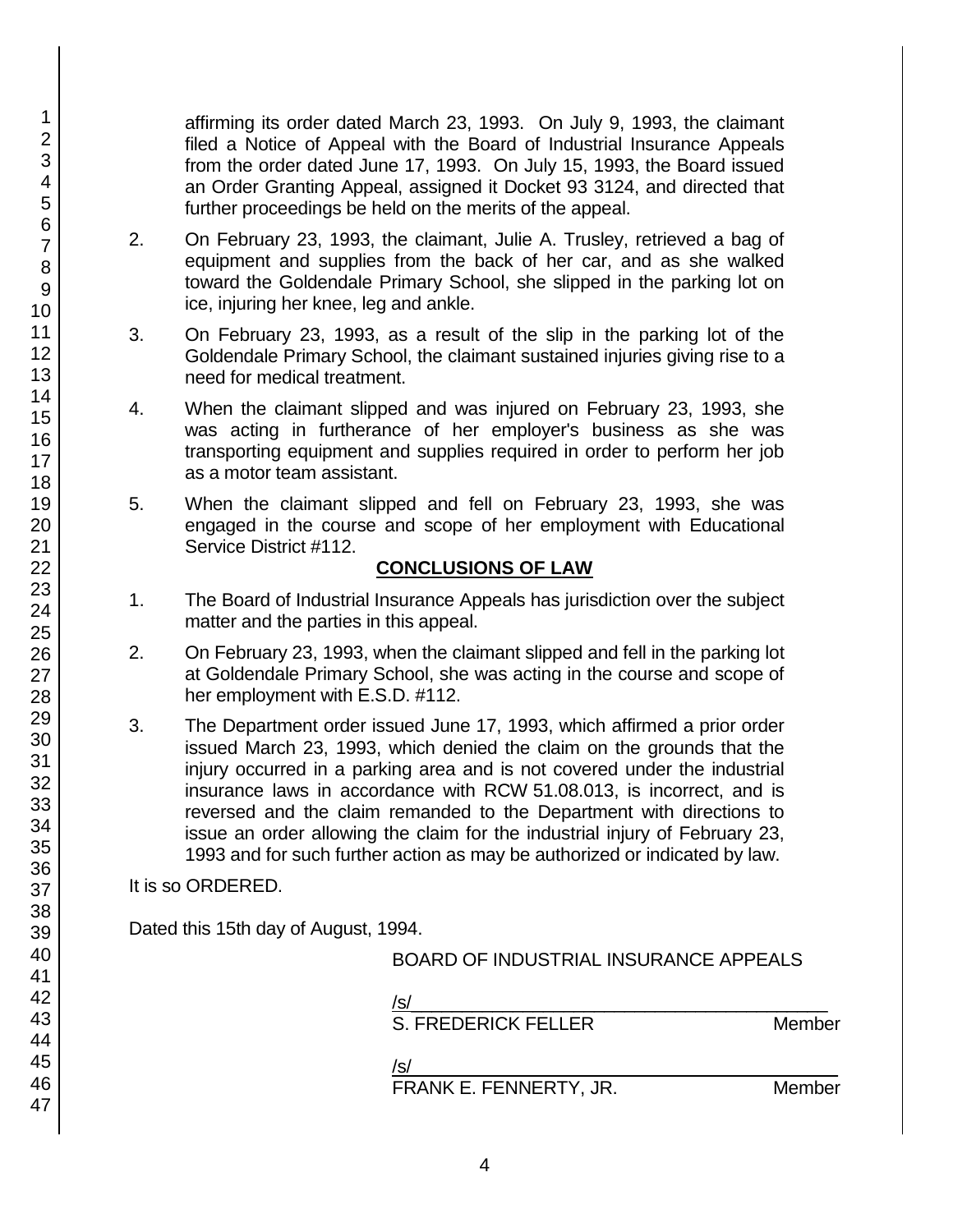#### **DISSENT**

I disagree with the Board majority. I would affirm the order of the Department dated June 17, 1993.

The claimant was not in the course of employment nor at her jobsite when she was injured. Her injury occurred in her employer's parking lot and is therefore not covered under the Industrial Insurance Act. Industrial Appeals Judge Strange's summary of the evidence is not disputed and he reached the correct decision based on that evidence.

The majority decision in this case stands for the proposition that as long as the claimant kept the "manipulatives" in her vehicle she is in the course of her employment and as long as she is transporting the "manipulatives" in any way that could be construed as possibly beneficial to her employer, no matter how far one must stretch to find such a connection.

In this case, the claimant chose to take the manipulatives home rather than return them to her place of employment, a voluntary act over which the employer had no control, and in this case, provided no benefit to the employer. The claimant's decision to transport the "manipulatives" to her home rather than return them to her primary jobsite was for her personal convenience--when she turned from what would have been her direct route back to the jobsite to "go home," she took herself out of the course of her employment. That status continued at all times the next morning for the trip to her primary jobsite into the parking lot where the injury occurred. Her status continued to be that of an employee coming to work and parking in an employer-provided parking lot. The presence of the "manipulatives" and the need for her to carry them into and onto the employer's premises from the parking lot was coincidental to her employment as a continuation of the voluntary decision to take the "manipulatives" home for her personal convenience.

Since the claimant was not in the course of her employment while in the employer's parking lot and her presence there was not beneficial to her employer, this case becomes a simple parking lot injury and is not covered.

Nothing in this record justifies further erosion of the parking lot exception to coverage. Although one can speculate that the injury was in part somehow related to the "manipulatives" under some special circumstances theory or rule, the clear and simple fact is this injury occurred in the employer's parking lot to an employee who was in the same status as any other worker in that parking lot who had not yet stepped into a course of employment status.